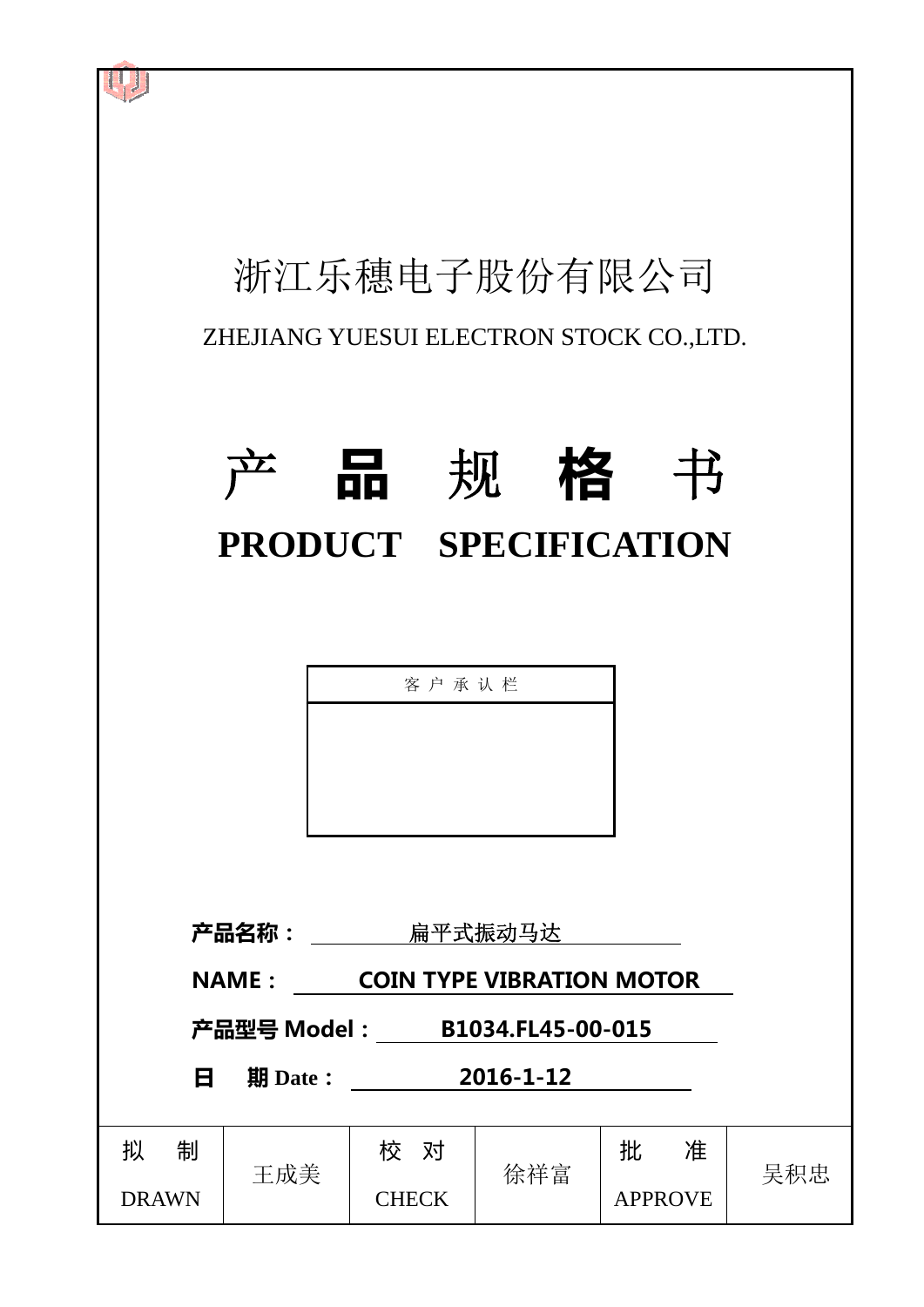MODEL: NUMBER: ISSUE / 版本 REASON FOR CHANGE/ 更改原因 DR./ 拟制 APPR./ 审核 DATE/ 日期 1 | RELEASE FOR DESIGN/产品设计 | 黄良芬 | 徐祥富 | 2005.5.28 2 | ENRICH CONTENTS /完善内容 | 黄良芬 | 徐祥富 | 2006.6.10

ISSUE: 2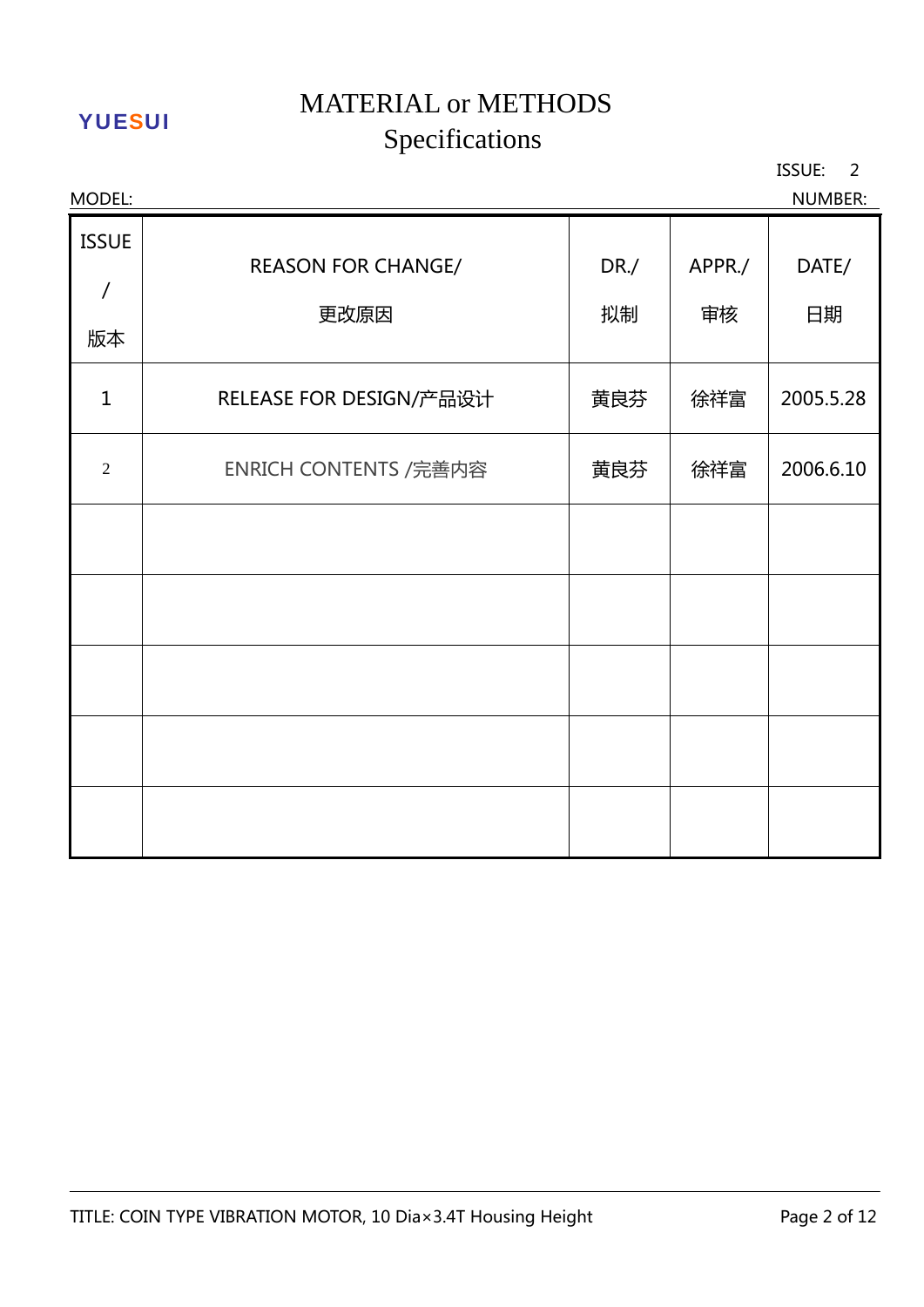

ISSUE: 2

MODEL: NUMBER:

## **TABLE OF CONTENTS/目录**

- **1. OPERATING SCOPE/适用范围**
- **2. CONSTRUCTION-FORM /结构形式**
- **3. PERFORMANCE AND CHARACTERISTICS/性能和特性**
- **4. MEASURING CONDITIONS/测试条件**
- **5. APPEARANCE SPECIFICATION/外观性能要求**
- **6. RELIABILITY TEST /可靠性试验**
- **7. REQUIREMENTS/判断特性**
- **8. PACKAGE REQUIREMENTS/包装要求**
- **9. MATTERS TO BE PAID ATTENTION TO WHEN USING NOTOR/使用时注意事项**
- **10. OUTSIDE VIEW/外形图**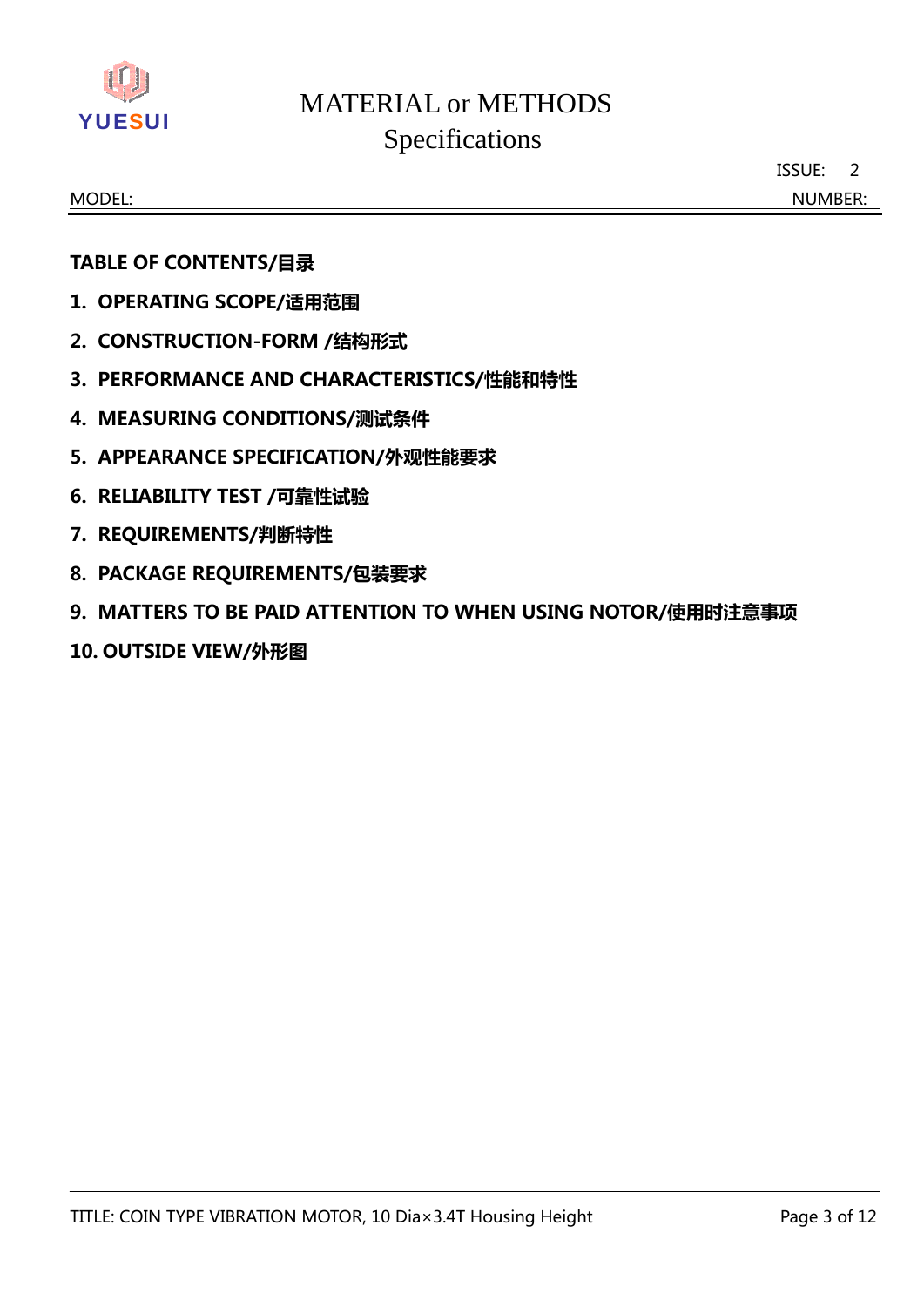

ISSUE: 2

MODEL: NUMBER:

## **1. OPERATING SCOPE/适用范围**

THIS SPECIFICATIONS APPLY TO Φ10X3.4T STANDARD COIN TYPE VIBRATION MOTOR 该产品说明书适用于Φ10X3.4T 标准扁平马达。

## **2. CONSTRUCTION-FORM /结构形式**

| <b>NO</b> | ITEMS/项目                             | CONTENTS/内容                        |  |
|-----------|--------------------------------------|------------------------------------|--|
| $2 - 1$   | MOTOR CONSTRUCTION/                  | Dia 10mm Coin Type Vibration Motor |  |
|           | 马达结构                                 | 直径为 10mm 的扁平永磁马达                   |  |
|           | <b>NUMBER OF PHASES/</b>             | SINGLE-PHASE (-CONNECTION)/        |  |
| $2 - 2$   | 相数                                   | 单相                                 |  |
| $2 - 3$   | <b>NUMBER</b><br>OF<br><b>MAGNET</b> |                                    |  |
|           | POLES/                               | 4-POLES                            |  |
|           | 磁极极数                                 | 4 极                                |  |
|           | COIL CONSTRUCTION/                   | FLAT CORELESS COIL/                |  |
| $2 - 4$   | 线圈结构                                 | 扁平型线圈                              |  |
| $2 - 5$   | <b>RECTIFYING</b><br>METHOD/         | COMMUTATOR/                        |  |
|           | 换向方式                                 | 单平面扇形                              |  |

## **3. PERFORMANCE AND CHARACTERISTICS/性能和特性**

| NO.     | ITEMS/项目        | SPECIFICATIONS/规定 |  |
|---------|-----------------|-------------------|--|
| $3 - 1$ | RATED VOLTAGE / | 3.0V DC           |  |
|         | 额定电压            |                   |  |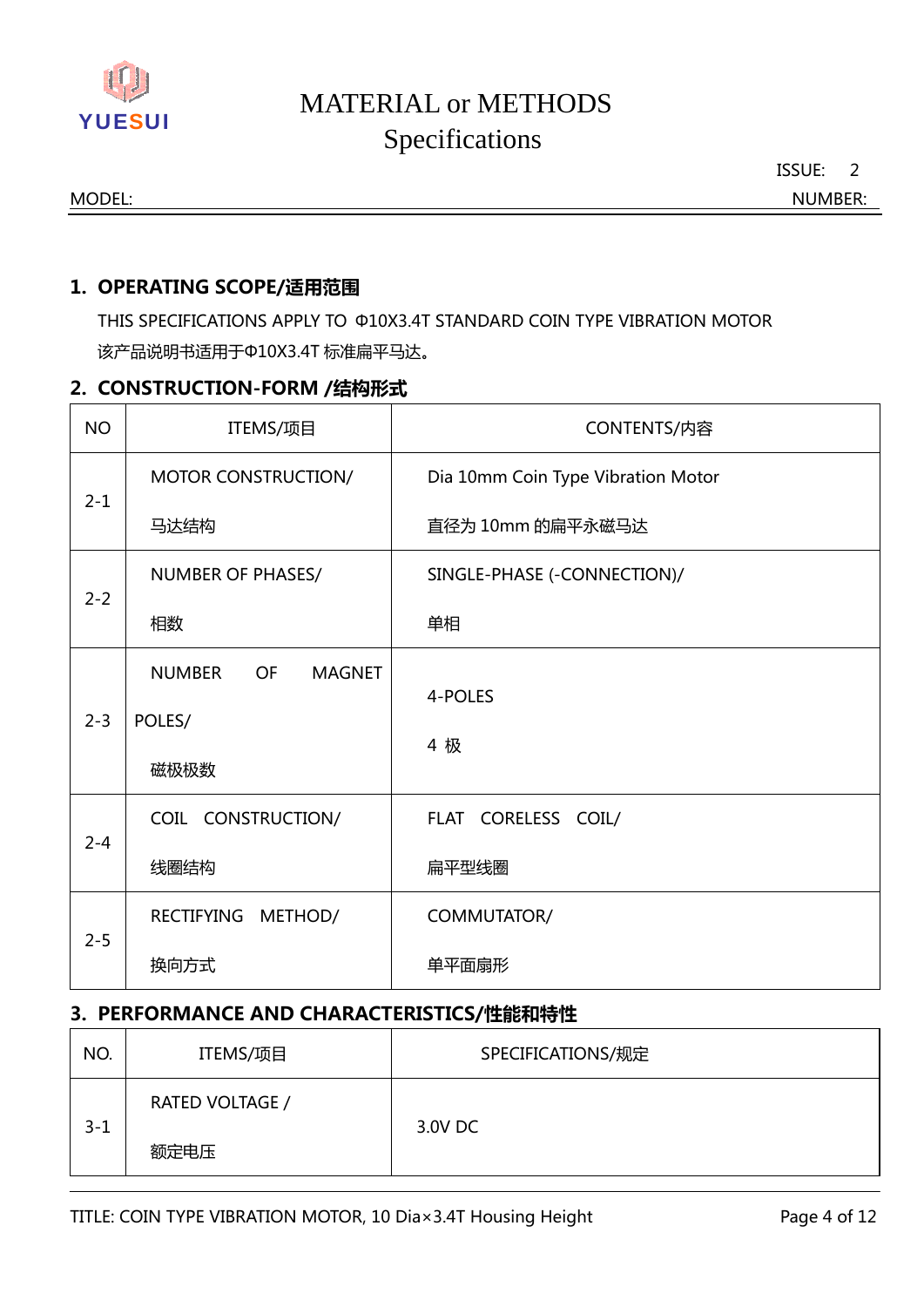# MATERIAL or METHODS YUESUI METERITE OF METERITY

ISSUE: 2

| MODEL:  |                                                        | <b>NUMBER:</b>                                                                                                                                               |
|---------|--------------------------------------------------------|--------------------------------------------------------------------------------------------------------------------------------------------------------------|
| $3 - 2$ | <b>OPERATING VOLTAGE /</b><br>电压使用范围                   | $2.3 \sim 3.6V$ DC                                                                                                                                           |
| $3 - 3$ | STARTING VOLTAGE /<br>启动电压                             | 2.0V DC                                                                                                                                                      |
| $3 - 4$ | <b>RATED CURRENT/</b><br>额定电流                          | 60mA (max)                                                                                                                                                   |
| $3 - 5$ | RATED SPEED /<br>额定转速                                  | 13000±3000rpm /min                                                                                                                                           |
| $3 - 6$ | <b>DIRECT</b><br><b>CURRENT</b><br>RESISTANCE/<br>直流阻抗 | 33/65±20%Ω                                                                                                                                                   |
| $3 - 7$ | <b>OPERATING ENVIRONMENT/</b><br>使用环境                  | $-30 - 60^{\circ}C$<br>10~90%(RELATIVE HUMIDITY/相对湿度)                                                                                                        |
| $3 - 8$ | <b>STORAGE ENVIRONMENT/</b><br>贮存环境                    | $-40 \sim 85^{\circ}$ C<br>5~95%(RELATIVE HUMIDITY/相对湿度)<br>(NO CONDENSATION OF MOISTURE/不凝露)                                                                |
| $3 - 9$ | <b>INSULATION RESISTANCE/</b><br>绝缘强度                  | 100V DC 10MΩ MIN.FROM HOUSING CASE TO TERMINAL<br>CONTACTS, THE LEAKAGE CURRENT SHALL NOT EXCEED<br>1mA PEAK./从机身到端点在 100V 直流电时,最小为 10MΩ, 电流<br>泄漏最多不超过 1mA。 |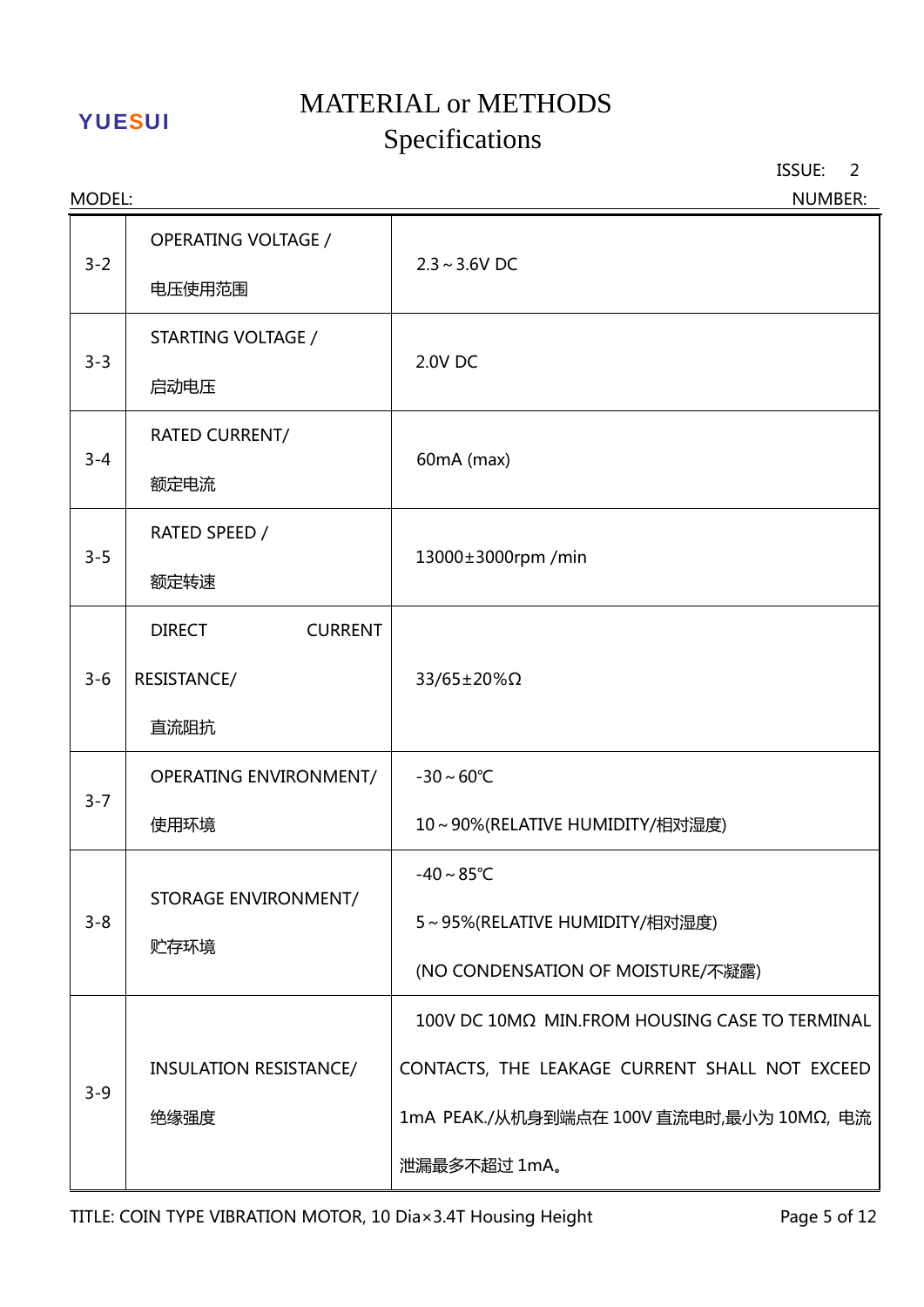

ISSUE: 2



## **4. MEASURING CONDITIONS/测试条件**

| <b>NO</b> | ITEMS/项目               | SPECIFICATIONS/规格    |
|-----------|------------------------|----------------------|
| $4 - 1$   | TEMPERATURE/温度         | $25 \pm 2^{\circ}$ C |
| $4 - 2$   | RELATIVE HUMIDITY/相对湿度 | $45 - 85%$           |

ALL DATA ARE BASED ON THE MEASURING CONDITIONS: TEMPERATURE, 20℃; HUMIDITY, 65%RH. IF

ANY DISAGREEMENT OCCURS, SUCH TEST CONDITIONS ARE AVAILABLE: TEMPERATURE, 5~35℃;

HUMIDITY,45~85%RH.

所有数据的测试条件为:温度 20℃,相对湿度 65%RH。如果有任何不一致出现,在以下条件中测试也是可以

的:温度 5~35℃,湿度(45~85%)RH。

## **5. APPEARANCE SPECIFICATION/外观性能要求**

|       | NO.   ITEMS/项目 | SPECIFICATIONS/规定                                 | CONDITION REMARK/条件、备注 |
|-------|----------------|---------------------------------------------------|------------------------|
| - 5-1 |                | CONFIGURATION/   AS SPECIFIED IN OUTLINE DRAWING/ |                        |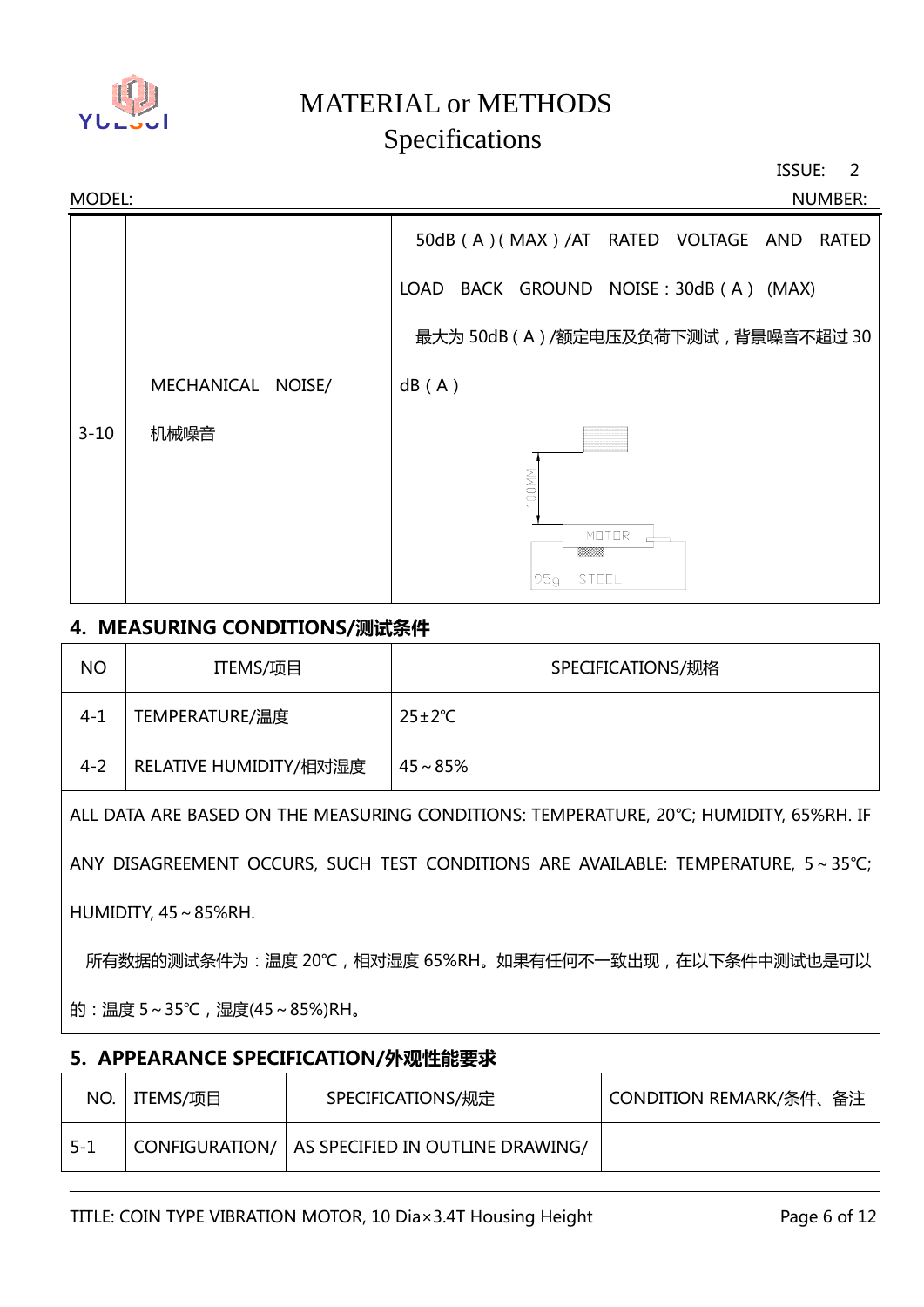# MATERIAL or METHODS YUESUI METERITE OF METERITY

ISSUE: 2

| <b>NUMBER:</b><br>MODEL: |                    |                               |                              |  |
|--------------------------|--------------------|-------------------------------|------------------------------|--|
|                          | 外观尺寸               | 按外形图规定                        |                              |  |
|                          |                    | THERE SHALL BE NO EVIDENCE OF | VISUAL<br><b>EXAMINATION</b> |  |
|                          | APPEARANCE/ 外<br>观 | MECHANICAL DAMAGE, AND SHALL  | (ALLOWABLE EXTENT IN BASED   |  |
| $5 - 2$                  |                    | NOT HAVE INADEQUATE CORROSION | ON BOUNDARY SAMPLE)./目视检     |  |
|                          |                    | AND SO ON./没有机械的损害痕迹, 并且      | 查(允许范围和限度见样品)。               |  |
|                          |                    | 也没有腐蚀痕迹,等.                    |                              |  |
| $5 - 3$                  | WEIGHT/重量          | 0.9g(APPROX)                  |                              |  |

# **6. RELIABILITY TEST /可靠性试验**

| <b>NO</b> | ITEMS/项目                   | SPECIFICATIONS/规定                                            | REQUIREMENTS/判定特性                  |
|-----------|----------------------------|--------------------------------------------------------------|------------------------------------|
|           |                            | VOLTAGE/电压: 3.0V DC                                          | MEASUREMENT UNDER THE              |
|           |                            | TEMPERATURE/温度: 25℃±2℃                                       | TEMPERATURE OF 25°C, AFTER THE     |
| $6 - 1$   | LIFE TEST/寿命               | HUMIDUTY/湿度: 65±5%RH                                         | TEST, MOTOR SHALL BE APPROVED      |
|           | 试验                         | TEST MODE/试验形式: 2 SECS.ON (C.W)、                             | AS SPECIFIED IN ITEM7-1.           |
|           |                            | 2 SECS. OFF                                                  | 测试温度在 25℃。试验后,应满足 7-1              |
|           |                            | TEST TIME/试验时间: 20000 cycles                                 | 项。                                 |
|           |                            | MOTOR WITHSTANDS DURATION OF                                 | AFTER THE TEST MOTORS SHALL        |
|           | SHOCK TEST/<br>振动试验        | 50M/S <sup>2</sup><br><b>WAVE</b><br>FROM<br><b>VELOCITY</b> |                                    |
|           |                            | CHANGE OF 10 M/S <sup>2</sup> SHOCK FROM                     | BE APPROVED AS SPECIFIED IN        |
| $6 - 2$   |                            | EACH OF X.Y.AXIS.                                            |                                    |
|           |                            | 从 X , Y 轴输出的振动 , 马达可承受从 10                                   | <b>ITEM 7-1.</b>                   |
|           |                            | M/S <sup>2</sup> 到 50M/S <sup>2</sup> 震级的转变。                 | 试验后,应满足7-1项要求.                     |
|           | <b>LOW</b><br><b>TEMP</b>  |                                                              | ALL DATA ARE BASED ON THE          |
| $6 - 3$   | <b>EXPOSURE</b>            | TEMPERATURE /温度: -40℃±5℃                                     | <b>MEASURING CONDITIONS:</b>       |
|           | TEST/低温存放                  | TIME /时间: 96 HOURS                                           | TEMPERATURE, 25°C; HUMIDITY,       |
|           | 试验                         |                                                              | <b>65%RH.AFTER 2HOURS EXPOSURE</b> |
|           | <b>HIGH</b><br><b>TEMP</b> |                                                              | IN ORDINARY TEMPERATURE AND        |
| $6 - 4$   | <b>EXPOSURE</b>            | TEMPERATURE /温度: 70°C±5°C                                    | HUMIDITY, MOTORS SHALL BE          |
|           | TEST/高温存放                  | TIME/时间: 96 HOURS                                            | APPROVED AS SPECIFIED IN ITEM      |
|           | 试验                         |                                                              | $7-1.$                             |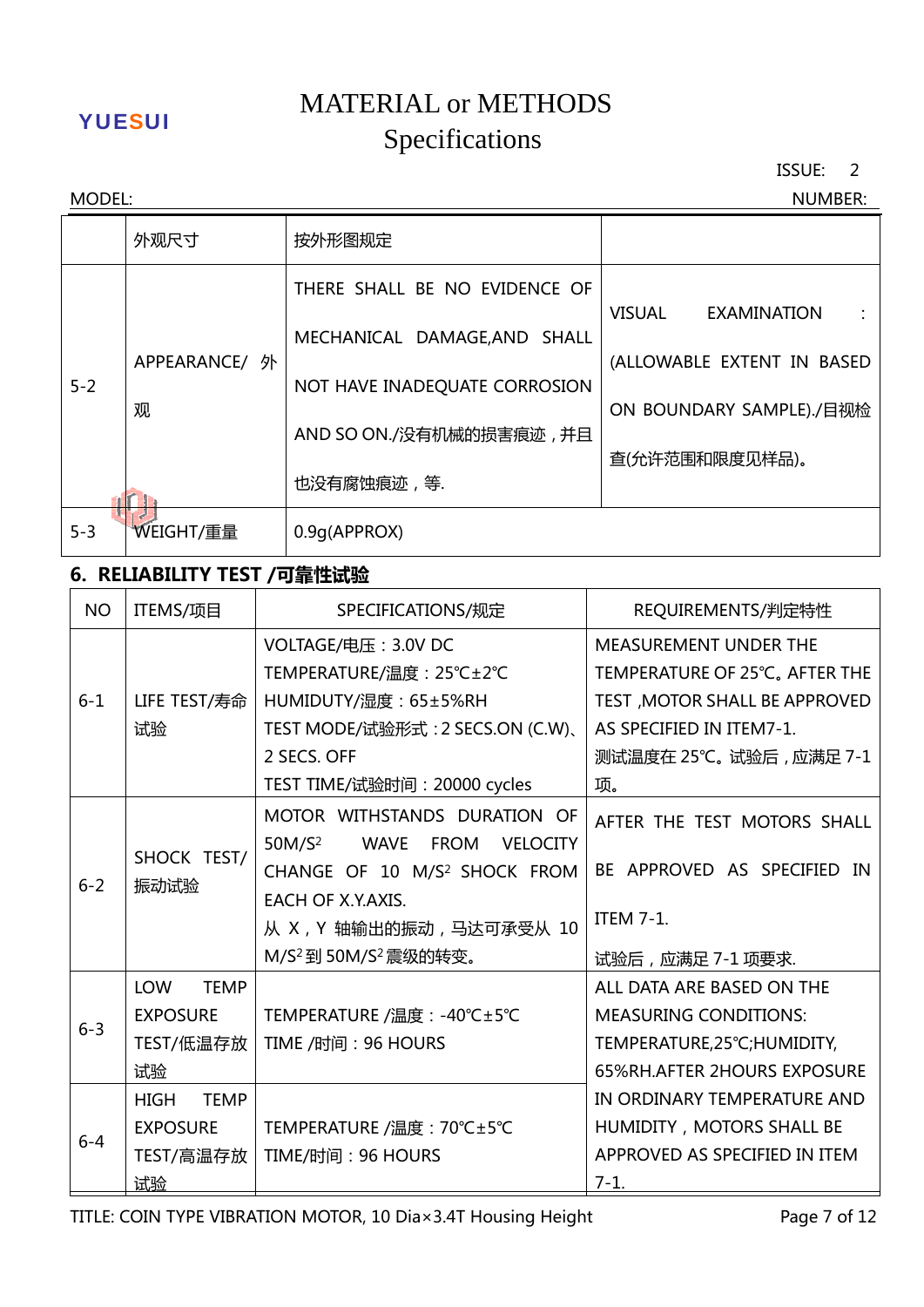# MATERIAL or METHODS YUESUI METERITE OF METERITY

ISSUE: 2

| <b>MODEL:</b> |                                                       |                                                                                                                                                   | <b>NUMBER:</b>                                                                                                                                                                                                                              |
|---------------|-------------------------------------------------------|---------------------------------------------------------------------------------------------------------------------------------------------------|---------------------------------------------------------------------------------------------------------------------------------------------------------------------------------------------------------------------------------------------|
| $6 - 5$       | <b>HUMIDITY</b><br><b>EXPOSURE</b><br>TEST/湿度存放<br>试验 | TEMPERATURE /温度: 60±2℃<br>HUMIDITY /湿度: 90±5%RH<br>TIME /时间: 96 HOURS                                                                             | 所有测试在 25℃、相对湿度 65%中进<br>行。在常温常湿中放置 2 小时后, 测试<br>应满足 7-1 项要求。                                                                                                                                                                                |
| $6-6$         | <b>CYCLE</b><br><b>HEAT</b><br>TEST/温度冲击<br>试验        | Temperature(°C)<br><b><i>cycle</i></b><br>$+70$<br>$-20$<br>$\Omega$<br>1 <sub>h</sub><br>2h<br>3h<br>4h<br>time<br>Test cycle/试验循环周期数: 15 cycles | MEASUREMENT<br><b>UNDER</b><br><b>THE</b><br>TEMPERATURE OF 25℃, AFTER 4<br>HOURS EXPOSURE IN ORDINARY<br>TEMPERATURE AND HUMIDITY,<br>MOTORS SHALL BE APPROVED AS<br>SPECIFIED IN ITEM 7-1. 测试温度在<br>25℃。常温常湿中放置 4 小时后, 测试<br>应满足 7-1 项要求。 |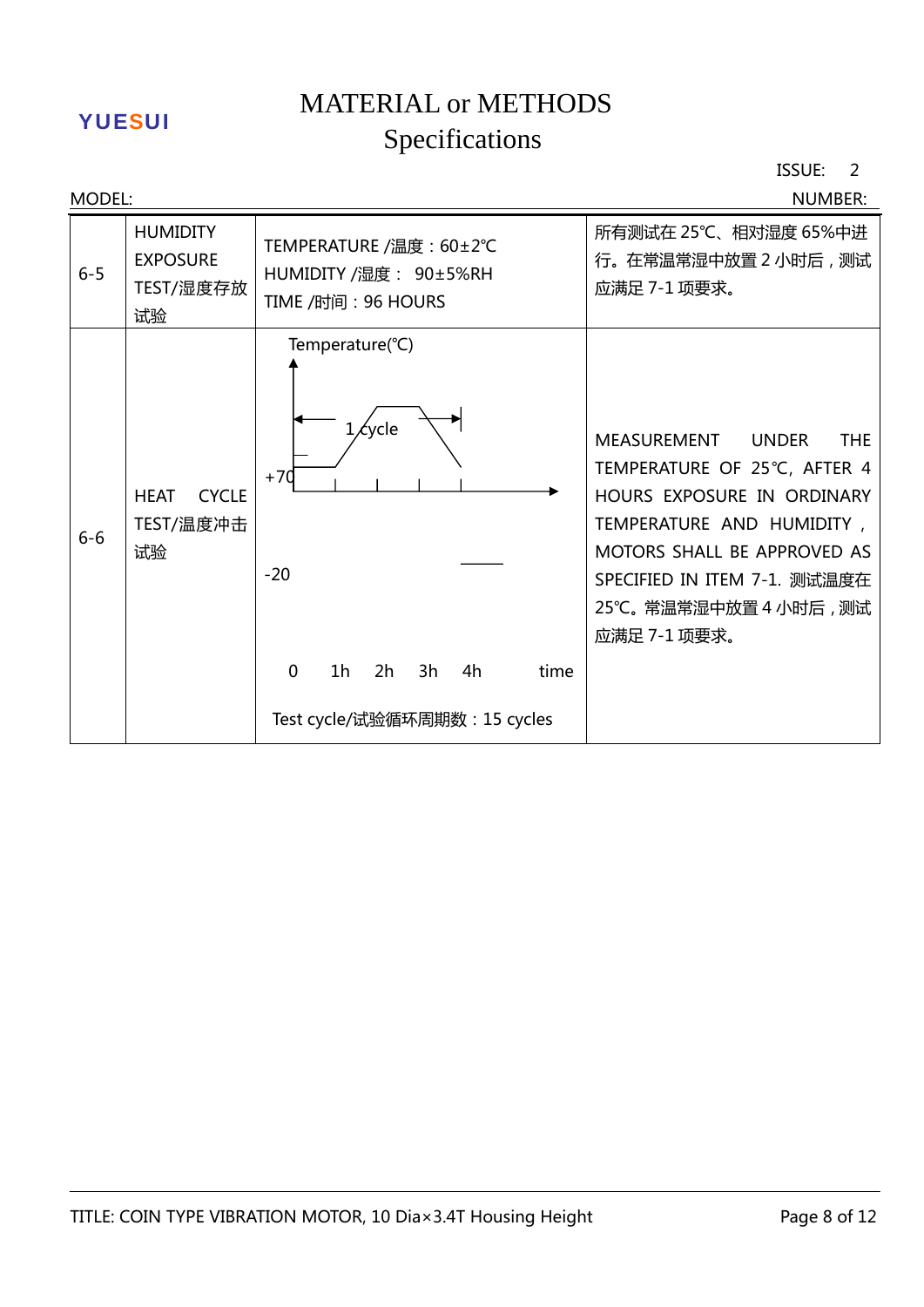

ISSUE: 2

| MODEL:  |                    |                                  |              |    |            | <b>NUMBER:</b>              |
|---------|--------------------|----------------------------------|--------------|----|------------|-----------------------------|
|         |                    | <b>SET</b><br><b>THE</b>         | <b>MOTOR</b> | TO | <b>THE</b> |                             |
|         | DROP TEST/<br>跌落试验 | APPROXIMATELY 100g(INCLUDING THE |              |    |            |                             |
|         |                    | MOTOR) WEIGHT OF BLOCK DROP THE  |              |    |            |                             |
|         |                    | MOTOR ON THE CONCRETE FLOOR.     |              |    |            | AFTER THE TEST MOTORS SHALL |
| $6 - 7$ |                    | 电机放在大约 100g(包括电机)重的物体上自          |              |    |            | BE APPROVED AS SPECIFIED IN |
|         |                    | 由落下到水泥地板上.                       |              |    |            | <b>ITEM 7-1.</b>            |
|         |                    | HEIGHT/高度: 1.5 m                 |              |    |            | 试验后,应满足 7-1 项要求.            |
|         |                    | DIRECTION/方向: ±X, ±Y, ±Z         |              |    |            |                             |
|         |                    | NUMBER OF TIMES/次数: EACH 3 TIMES |              |    |            |                             |
|         |                    |                                  |              |    |            |                             |

### **7. REQUIREMENTS/判断特性**

| <b>NO</b> | ITEMS/项目 | REQUIREMENTS/判定特性                                   |  |
|-----------|----------|-----------------------------------------------------|--|
|           |          | 1. RATED SPEED /额定转速: INITIAL DATA /初始值±30% (MAX)   |  |
|           |          | 2. RATED CURRENT /额定电流: INITIAL DATA /初始值±30% (MAX) |  |
| $7-1$     | TABLE A  | 3. STARTING VOLTAGE /启动电压: 2.0V DC (MAX)            |  |
|           |          | 4. SHOULD NOT FAIL IN STARTING /正常启动                |  |
|           |          | 5. SHOULD NOT BE UNUSUAL MECHANICAL NOISE /无异常噪音    |  |

## **8. PACKAGE REQUIREMENTS/包装要求(建议包装方式,厂家可根据本公司自己的包装方式进**

## **行)**

## CONTENT AND PROCESS/工作内容和程序

## 1.100 VIBRATORS IN EACH PLASTIC CAPSULE./每个泡沫盒里放 100 个马达。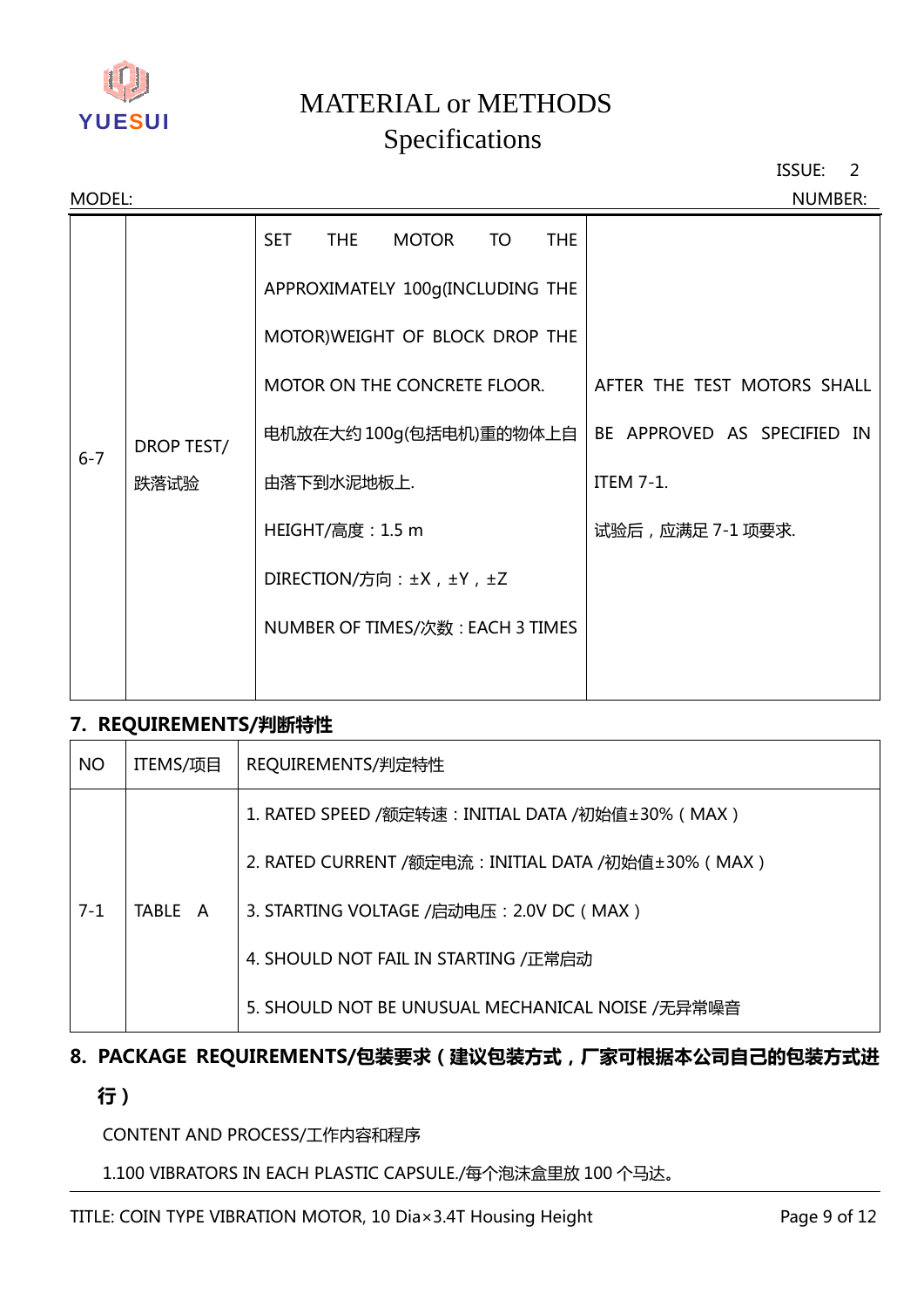

ISSUE: 2

MODEL: NUMBER:

2. EVERY 10 CAPSULES AS A GROUP, PUT A PLASTIC COVER ON THE GROUP AND WRAP IT IN TAPE./ 每 10 个泡沫盒上盖一个泡沫盖板,用胶带捆做一捆。

3.PUT THE WRAPPED GROUP INTO A PLASTIC BAG AND WRAP THE BAG./捆好后装入塑料袋内用胶带

绑好。

4.EVERY 8 BAGS ARE PUT INTO AN OUTER CASEWITH A SIZE OF 495×315×445 BY THEWAYS STIPULATED AS THE DRAWING./每 8 袋泡沫盒按图中的叠放方式放入一个外包装箱 (495×315×445)。 5.QUANTITY AND BATCH NUMBER ARE WRITTEN ON THE SURFACE OF THE OUTER CASE./数量、生 产批号均写在外包装箱上。



## **9. MATTERS TO BE PAID ATTENTION TO WHEN USING NOTOR/使用时注意事项**

1、PLEASELAYTHENOTORSCAREFULLYINTRANSPORTATIONTOAVOIDANYSERIOUSDANAGETO THE MOTOR BODY OR ITS ELECTRIC FUNCTION BECAUSE OF COLLISION./电机在运输过程中应小心 轻放,避免严重碰撞敲击引起的电机机身和性能受损。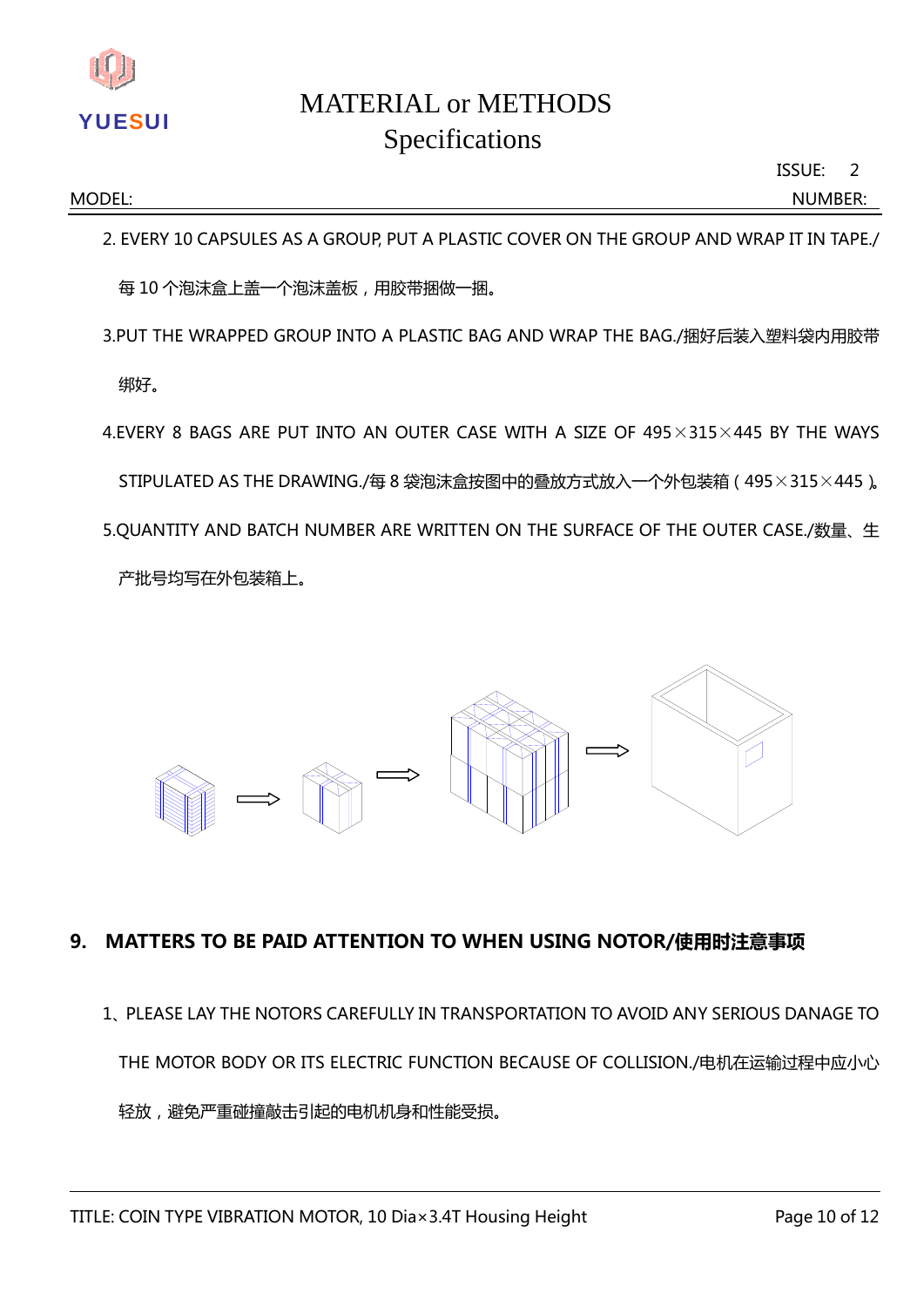2. PLEASE USE THE MOTOR ACCORDING TO THE INSTRUCTION OF THIS PRODUCT SPECIFICATION. OR ELSE, IT WILL BE BAD FOR MOTOR'S LIFE./必须按照规格书的标准使用, 否则会影响电机寿命。

MODEL: NUMBER:

3、MAKEARRANGEMENTTOLIMITTHESTORAGEPERIODTO6MONTHSORLESS.PLEASEFONOT STORE MOTOR IN HIGH TEMPERATURE, LOW TEMPERATUEE. HIGH HUMIDITY ENVIRONMENT. CONDENSATION OF ATMOSPHERE MUST BE AVOIDED IN MOTER USAGE OR OPENING THE PACKAGING OF THE MOTOR./请在 6 个月内使用,请不要在高温、低温、高湿环境下存储。在使用和打 开马达外包装时请避免

水气凝结。

- 4、FOR PROPER OPERATION, STORAGE AND OPERATING ENVIRONMENT MUST NOT CONTAIN CORROSIVE GASES. FOR EXAMPLE H2S. SO2. NO2. CL2. ETC. IN ADDITION STORAGE ENVIRONMENT MUST NOT HAVE MATERIALS THAT EMIT CORROSIVE GASES ESPECIALLY FROM SILICON, CYANIC. FORMALIN AND PHENOL GROUP. IN THE MECHANISM OR THE SET. EXISTENCE OF CORROSIVE GASES MAY CAUSE NO ROTATION IN MOTOR./马达应适当的操作、储存和运转环境中 均不可存在腐蚀性气体。例如:H2S、SO2、NO2、CL2 等。另外存储环境中不可有诸如硅、氰、甲醛水和 苯酚等能放射出腐蚀性气体的物质,在电机的机械构造或装置中,如果存在腐蚀性气体,那么这会引起马达 不运转。
- 5. DUE ATTENTION MUST BE PAID TO THE HANDLING AND WORKING ENVIRONMENTS BECAUSE SUCH OBJECTS AS IRON POWDER IF ATTRACTED BY THE MOTOR MAGNENT,WILL CAUSE NOISE,CHARACTERISTIC DETERIORATION THUS REDUCING THE TELIABILITY./ 注意处理马达的工作 环境,避免含铁质等物体被马达吸住,否则马达将会产生噪声,性能会降低,从而减少产品可靠性。